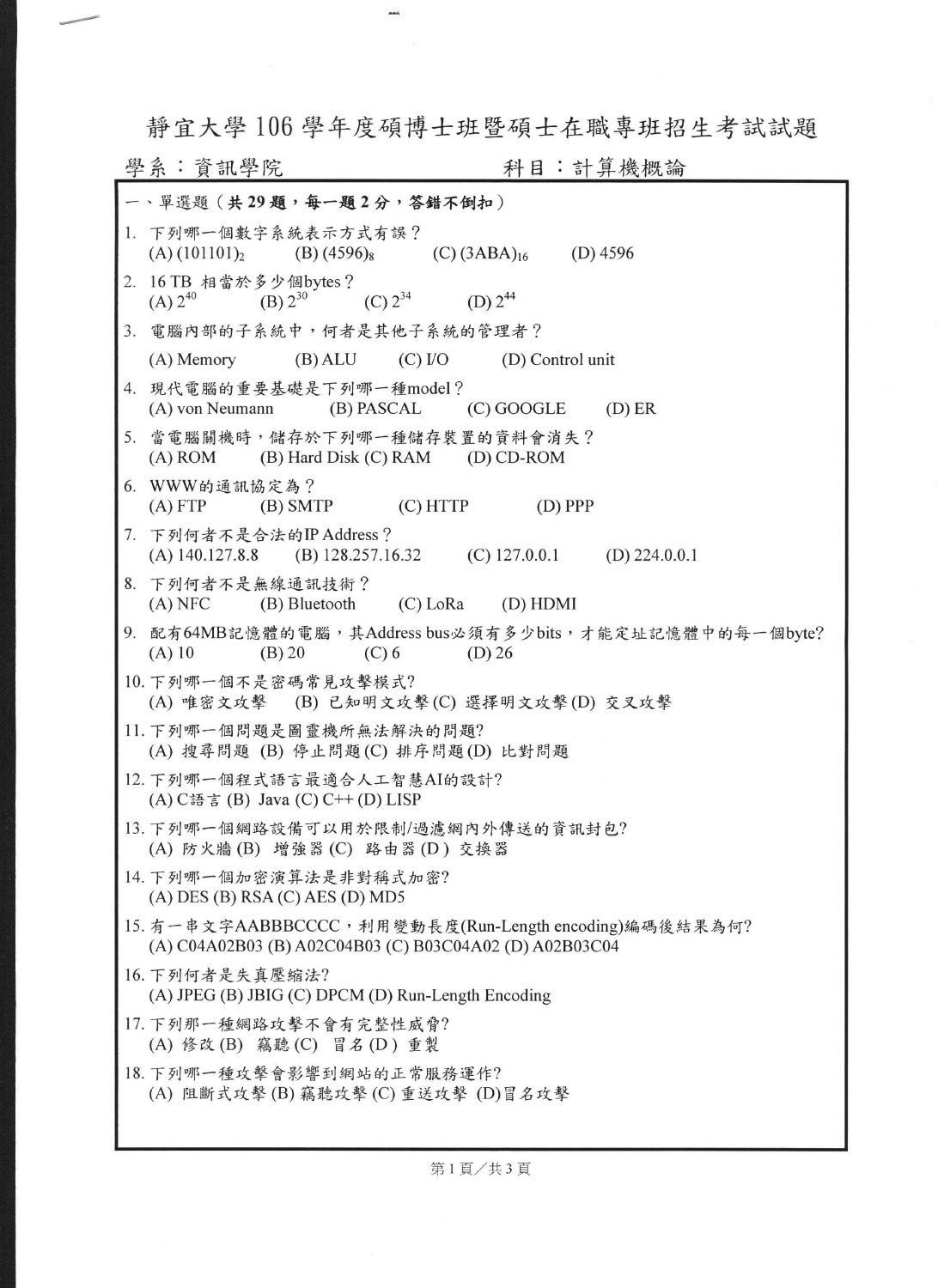## 靜宜大學 <sup>106</sup> 學年度碩博士班暨碩士在職專班招生考試試題

 $\propto$ 

## 學系:資訊學院 利目:計算機概論

| 19. UNIX檔案目錄系統,使用者個人資料存放的位置在?<br>(A) Root directory (B) Home directory (C) Working directory (D) Parent directory      |  |  |  |  |  |  |
|------------------------------------------------------------------------------------------------------------------------|--|--|--|--|--|--|
| 20. 在作業系統中, 什麼管理器(Manager)負責存取I/O設備<br>(A) memory (B) process (C) device<br>$(D)$ file                                 |  |  |  |  |  |  |
| 21. 作業系統可以在限定時間內完成指定的工作。<br>(A) Distributed (B) Multiprogramming(C) Time-sharing (D) Real-time                         |  |  |  |  |  |  |
| 22. 以下哪個東西的表達屬於像英文句子的表達。<br>$(A)$ A UML digram $(B)$ An algorithm $(C)$ A Java program $(D)$ PseudoNumber              |  |  |  |  |  |  |
| 23. 使用以下哪種搜尋(search)技巧, 需要事先將資料進行排序。<br>(A) Sequential Search (B) Bubble Search (C) Binary Search (D) Insertion Search |  |  |  |  |  |  |
| 24. C, C++,和Java可以被歸類成哪一種語言(Language)?<br>$(A)$ High-level $(B)$ Machine $(C)$ Symbolic $(D)$ Script                   |  |  |  |  |  |  |
| 25. 以下那方法可將一大型軟體計劃(project)切成多個較小型的部分,進行個別發展。<br>$(A)$ Coupling(B) Modularization(C) Incrementing (D) Cohesion         |  |  |  |  |  |  |
| 26. 哪軟體設計觀念可估量軟體發展中的兩模組(modules)之間,具備較黏緊(tight)的關係程度。<br>(A) Coupling(B) Cohesion (C) Modularity (D) Interoperability  |  |  |  |  |  |  |
| 27. 在一鏈結序列(A Linked List)中, 每個元素包含<br>(A) only a link (B) data and a null (C) only data (D) data and a link            |  |  |  |  |  |  |
| 28. 在堆疊(STACK)操作中, 甚麼動作可以將資料新增至堆疊頂端<br>$(A)$ POST $(B)$ PUSH $(C)$ POLL $(D)$ QUERY                                    |  |  |  |  |  |  |
| 29. 請問RFID的中文名稱是<br>(A) 紅外線感測器(B) 全球定位系統(C) 射頻識別技術 (D) 條碼掃描技術                                                          |  |  |  |  |  |  |
| 二、填充題 (共9格,每一格3分,答錯不倒扣)                                                                                                |  |  |  |  |  |  |
| 1. $(7506)_{8}$ 的16進位表示法是 $((1))_{16}$                                                                                 |  |  |  |  |  |  |
| 2. 電腦的CPU中,負責做算術及邏輯計算的單元是(2)(英文全名或縮寫)                                                                                  |  |  |  |  |  |  |
| 3. 00110101與11000101進行XOR運算,結果的16進位表示法是((3))16                                                                         |  |  |  |  |  |  |
| 資料庫內的((4))處理程序,可以降低資料庫資料重複性及更新異常<br>4.                                                                                 |  |  |  |  |  |  |
| 5. 檔案的存取可以分成循序存取及((5))存取                                                                                               |  |  |  |  |  |  |
| 6. 暴力破解法又可稱為((6))破解法                                                                                                   |  |  |  |  |  |  |
| 堆疊(STACK)是一種常見的資料結構,對於資料操作具備(7)-in-First-out的排程<br>7.                                                                  |  |  |  |  |  |  |
| 當電腦被啟動時, CPU程式計數器(PC)將會設定在 (8) 程式的第一個指令上, 此程式主要<br>8.<br>將作業系統核心載入至電腦記憶體當中。                                            |  |  |  |  |  |  |
| 9. 在虚擬記憶體中,一個相似於分頁法(paging)的記憶體切割方式,稱為 (9) 。                                                                           |  |  |  |  |  |  |
|                                                                                                                        |  |  |  |  |  |  |